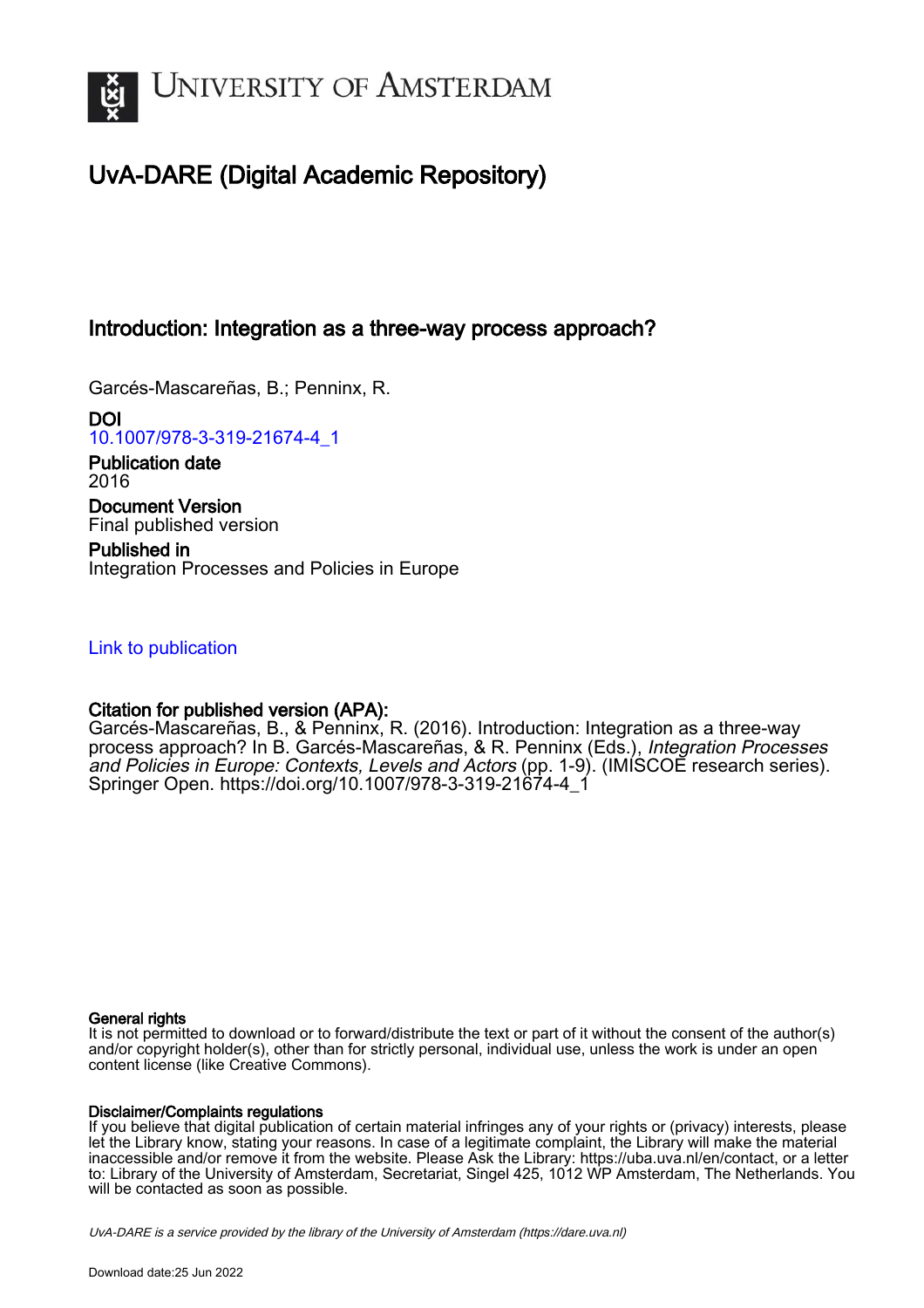## **Chapter 1 Introduction: Integration as a Three-Way Process Approach?**

 **Blanca Garcés-Mascareñas and Rinus Penninx** 

### **The EU Concept of Integration: From a Two-Way to a Three-Way Process**

 The reference to integration as a three-way process in the title of this chapter relates to the European Commission's recent departure from viewing integration as a strictly two-way process (between migrants and the receiving society) to now acknowledge 'that countries of origin can have a role to play in support of the integration process' (EC [2011](#page-9-0) , 10). Where does this change in policy perspective come from? The Europeanization of immigration and integration policy has followed different rhythms. During the 5 years of the Tampere Programme (1999–2004), immigration policies dominated the agenda. Integration was defined in a rather limited way in that early phase: until 2003 EU policies started from the implicit assumption that if the legal position of immigrants was equal (in as far as possible, as the Tampere programme stipulated) to that of national citizens and if adequate instruments were in place to combat discrimination, integration processes could be left to societal forces. Thus, legal integration (= equality) was to be ensured by means of the directives on family reunification and free movement after 5 years and by comprehensive anti-discrimination directives.

 In 2003 the European Commission came up with a more comprehensive view on integration policies in its Communication on Immigration, Integration and Employment (EC 2003). This defined integration as 'a two-way process based on reciprocity of rights and obligations of third-country nationals and host societies

B. Garcés-Mascareñas  $(\boxtimes)$ 

R. Penninx

```
\odot The Author(s) 2016 1
```
GRITIM, Universitat Pompeu Fabra (UPF), Barcelona, Spain e-mail: [blanca.garces@upf.edu](mailto:blanca.garces@upf.edu)

Universiteit van Amsterdam, Amsterdam, The Netherlands e-mail: [m.j.a.penninx@uva.nl](mailto:m.j.a.penninx@uva.nl)

B. Garcés-Mascareñas, R. Penninx (eds.), *Integration Processes and Policies in Europe*, IMISCOE Research Series, DOI 10.1007/978-3-319-21674-4\_1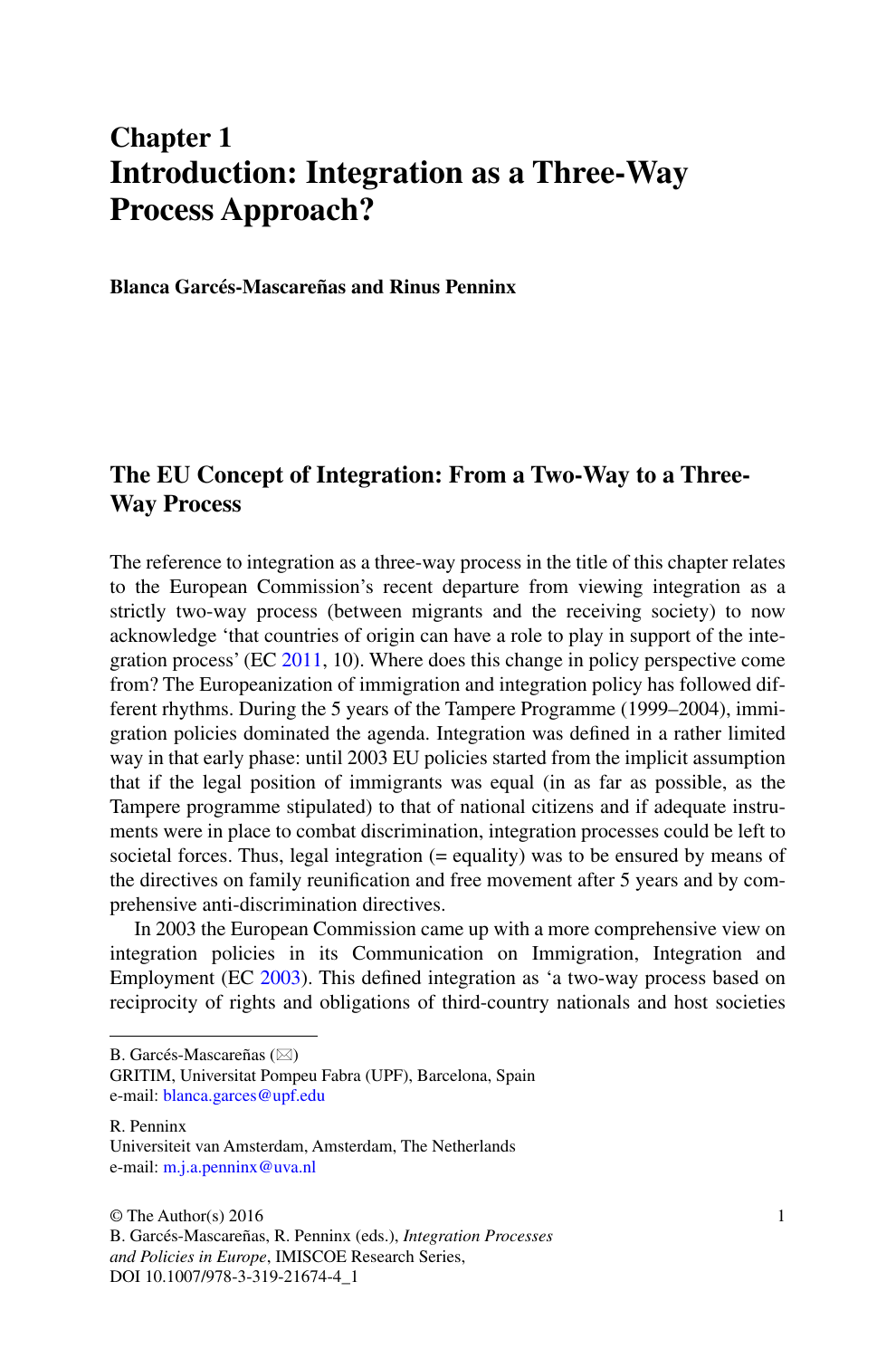[and foreseeing] the immigrant's full participation'. Integration was conceived as a balance of rights and obligations, and policies took a holistic approach targeting all dimensions of integration (including economic, social, and political rights; cultural and religious diversity; and citizenship and participation).

 One year later, in November 2004, the Council of Ministers responsible for integration agreed on the Common Basic Principles (CBPs) for integration as a first step towards a shared framework for a European approach to immigrant integration and a point of reference for the implementation and evaluation of current and future integration policies (Council of the EU  $2004$ ). The first article of the CBPs defines integration as 'a dynamic, two-way process of mutual accommodation by all immigrants and residents of Member States'.

 Within this common EU framework the Commission set up a quasi-open method of coordination (Geddes & Scholten [2014](#page-9-0)) based on the exchange of information on integration policies, networks of experts, and EU-wide evaluation mechanisms. National Contact Points on integration were designated by the ministries responsible for immigrant integration policy to promote information exchange, to monitor progress, and to disseminate "best practices" at the national and EU levels. With a similar purpose, the European Integration Forum was established. This EU platform of representatives of civil society and migrant organizations was a forum for consultation, exchange of expertise, and identification of policy recommendations. Even more significantly, the European Integration Fund (EIF) was put in place to finance national programmes and community actions with a total budget of  $\epsilon$ 825 million from 2007 to 2013. All of these mechanisms have stimulated member states to implement the CBPs (at least, three of the priorities) in multi-annual programmes on integration. These measures clearly illustrate the EU's efforts to build a common approach to integration through the use of 'soft pressure', thus outside traditional EU decision-making procedures (Carrera & Faure Atger [2011](#page-9-0), 13).

In this process the EU has gradually expanded its definition of immigrants' integration. In the [2005](#page-9-0) EU Communication *A Common Agenda for Integration: Framework for the Integration of Third-Country Nationals in the European Union* , the Commission states that involvement of stakeholders at all levels—migrant organizations, human rights organizations, and social partners—is essential for the success of integration policies. In 2010, the third multi-annual programme on an Area of Freedom, Security and Justice (AFSJ), the so-called Stockholm Programme, insisted once more that integration requires 'not only efforts by national, regional and local authorities but also a greater commitment by the host community and immigrants' (EC [2010](#page-9-0)).

 A major shift in policy framing came in 2011 with the renewed European Agenda for the Integration of Third-Country Nationals, which added the countries of origin as a third key actor in the process of immigrants' integration, thereby introducing the three-way process.

 Countries of origin can have a role to play in support of the integration process in three ways: 1) to prepare the integration already before the migrants' departure; 2) to support the migrants while in the EU, e.g. through support via the Embassies; 3) to prepare the migrant's temporary or definitive return with acquired experience and knowledge ( $EC$  [2011](#page-9-0), 10).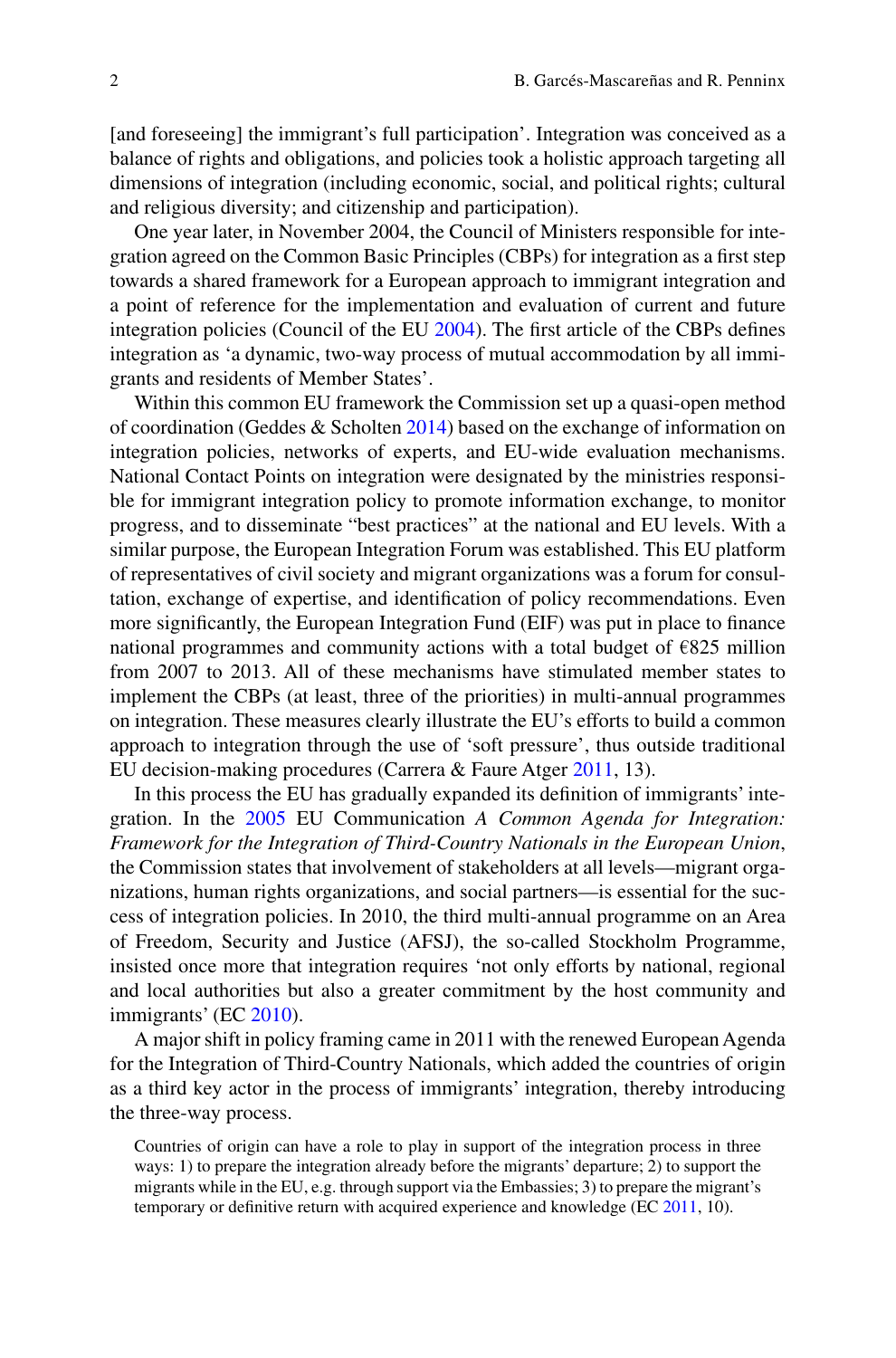Several questions are raised by this shift from a two-way to a three-way process approach, which basically means a shift in focus from two actors (immigrants and host community) to three actors (immigrants, host community, and countries of origin). A first question is why this shift took place; that is, what did it respond to. The second, more fundamental question is whether the three-way process is a relevant way to look at integration. It is this question that underpins this book. Our attempt to respond to this question should be understood as an academic assessment *a posteriori* of a political definition that does not seem to have been directly supported by previous academic research.

 In order to answer these concrete questions on EU policies, we take a step back to consider three somewhat broader and interconnected issues: (i) the way integration is conceptualized and studied in Europe; (ii) the way integration policies are studied and how the concept of integration is used in policy formulation and practice; and (iii) the way new perspectives and actors (e.g., those in countries of origin) are incorporated in analyses of integration processes and policies.

#### **The Academic Approach to Integration and Policies**

 How does the development of the concept of integration in policies, as outlined above, reflect academic work on integration of newcomers in a society? Are the conceptual changes in EU policies inspired by academic approaches? Or, is the academy saddled with the task of legitimating a new concept divined by policymakers? Historically, the forerunners of integration studies, classical assimilation theories, defined settlement and incorporation as a more or less linear process in which immigrants were supposed to change almost completely to merge with the mainstream culture and society. For instance, Warner and Srole [\( 1945](#page-9-0) ), who introduced this concept at the end of the Second World War, assumed that all groups in US society would evolve towards the American way of life. While this was seen as a straight-line process, these authors noted that the pace might vary depending on factors such as cultural distance (the Anglo-conformity gap) and racial categorizations, thus mostly depending on the characteristics of immigrant groups.

 The main criticisms of this one-sided perspective explain the gradual shift towards the currently dominant two-way process to integration. Safi (2011) classifies these criticisms in three categories. The first centres on the problematic nature of the notion of "mainstream", as it implies existence of a more or less homogeneous and cohesive social environment. The second emphasizes the importance of structural inequalities (e.g., discrimination on the housing and labour markets), which could slow or even bar immigrants' integration. The third category of criticism points to the plurality of integration processes, as they depend on collective actors (such as the state and its policies, public opinion, ethnic communities, and civil society) and contextual factors (such as the economic situation). Common to these areas of criticism is the claim that the receiving society, including civil society organizations and the state, does matter in immigrants' integration (Unterreiner & Weinar 2014, 2).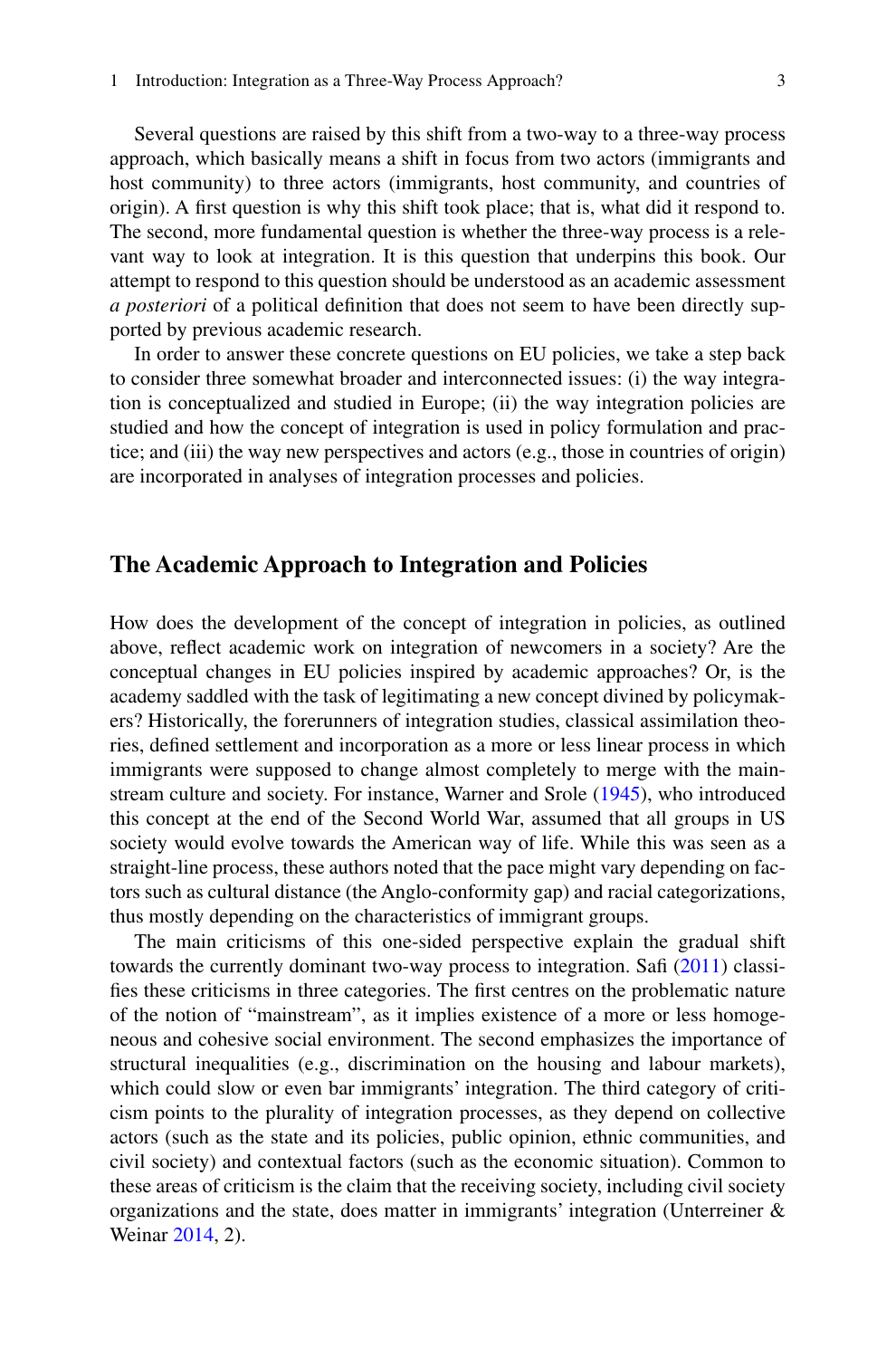This claim has gradually been confirmed by empirical research on immigrants' integration. While most studies before the 1980s focused on the micro-level of individual migrants and their households, research since the 1990s has given increasing attention to the meso-level of organizations (of migrants themselves and of civil society in general) and the macro-level of structural factors (see Penninx 2013, 15). These studies coincide in concluding that the receiving society matters at three levels: that of individuals (e.g., the attitudes and behaviour of native individuals); that of organizations (which can be more or less open towards immigrants); and that of institutions, both general public institutions and institutions "of and for" immigrant groups (Penninx [2005 ,](#page-9-0) [2007 \)](#page-9-0). Cross-national comparisons that examine the same immigrant group in different national and local contexts enable researchers to assess the role of contextual factors (e.g., citizenship and welfare policies, integration policies, and labour market arrangements), adding further explanatory power for differences in immigrants' integration outcomes.

Several developments in integration studies have contributed significantly to improve understanding of the role of the receiving society in immigrants' integration. Firstly, research has shown that policy matters, not only policy at the national level but also that at the regional and local levels. Indeed, these might differ considerably from one another, and stem from very different and even opposed policy rationales, such as priorities of immigration control and sovereignty at the national level versus the preservation of social cohesion at the local level. Secondly, while most studies focus on a specific policy dimension (e.g., the legal-political, the socioeconomic, or the cultural-religious), recent research has highlighted the need to examine these different policy domains together and take into account *other* policies, beyond those specifically targeting immigrants and including those regulating broader societal institutions. Thirdly and finally, the shift in focus from government to governance, from policy to policymaking, allows us to conclude that what matters is not only policy frames and policy measures (i.e., policies as written on the books) but also how these policies are organized and implemented by the different actors involved (thus policies in practice) (see Penninx & Garcés-Mascareñas in this volume).

 In recent years, two new approaches have incorporated the perspective of immigrants' countries of origin: transnationalism and the migration and development framework. The first, transnationalism, transcends the assimilationist assumptions of earlier migration research (Dunn [2005](#page-9-0) ) to shed light on the ties and activities developed between individual, collective, and governmental actors located in two or more countries, mostly in immigrants' sending and destination countries. Individual activities range from remittances, investments in the homeland, and donations to migrant organizations to participation in homeland elections (see Mügge in this volume). Though the focus on the meso-level is much more limited, the literature on transnationalism also points to the growing development of linkages between local governments in sending and destination countries and more or less institutionalized forms of cooperation between civil society actors, such as immigrant organizations and nongovernmental organizations (NGOs) (see Van Ewijk & Nijenhuis in this volume). Finally, transnationalism has looked at the role of sending states, which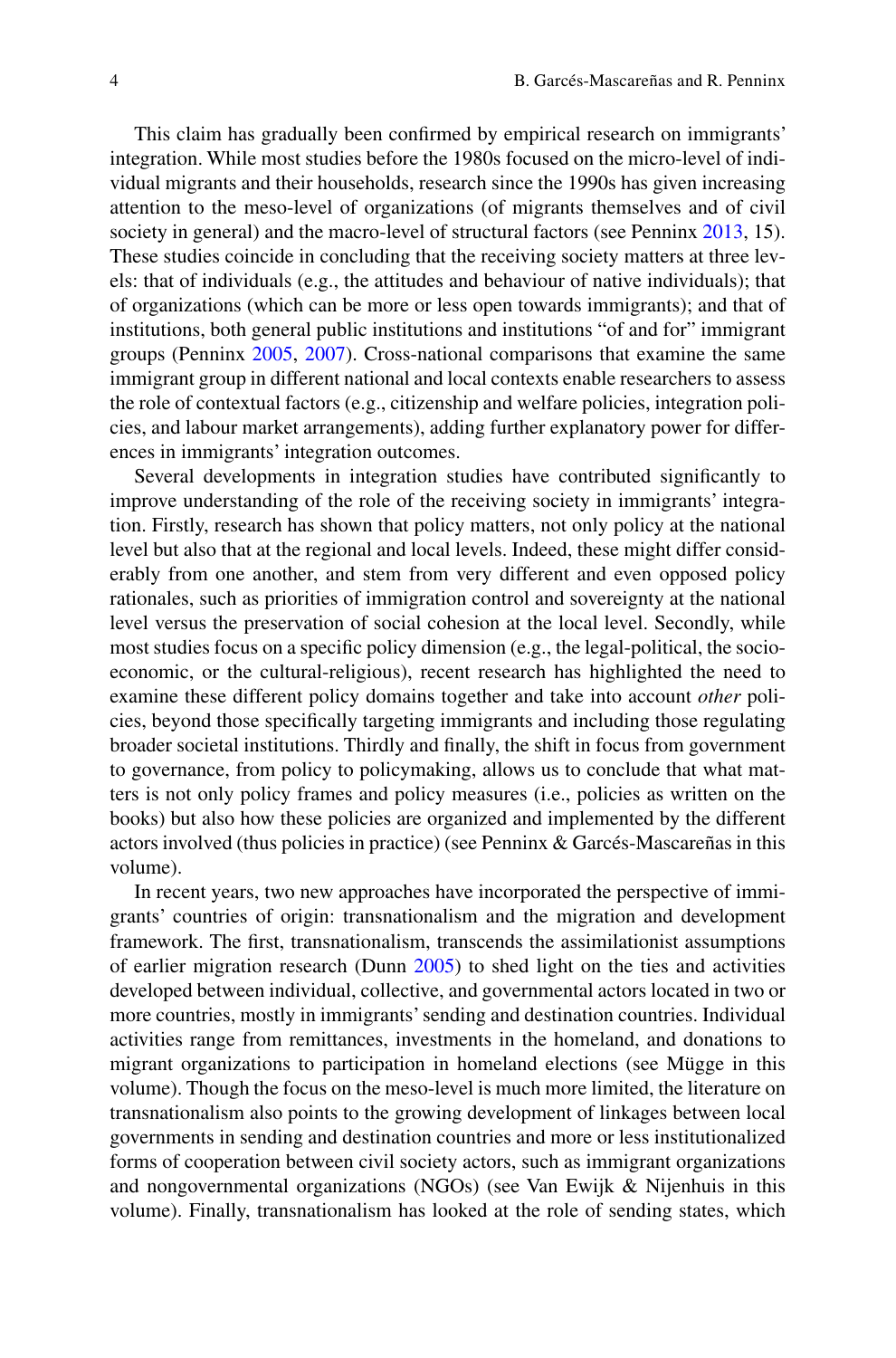have increasingly sought to strengthen relations with emigrant populations, facilitating emigrant return, providing overseas consular assistance, and inviting emigrant economic and political engagement from afar (see Østergaard-Nielsen in this volume).

 The literature on migration and development considers the effects of migration on development and vice versa. As demonstrated by King and Collyer in this volume, a key question is whether migration stimulates development or if there is instead a reverse causal link, with development leading to migration. Or, perhaps the relationship is a recursive one, with migration leading to a virtuous circle of development. Alternatively, we could ask whether underdevelopment produces migration or migration leads to underdevelopment. Or, perhaps they reproduce one another, this time in a vicious cycle. If we focus on the effects of migration on development, other key questions arise. We might ask who or what is experiencing the effects: the receiving society, the sending society, the migrants themselves—or all three in the aspired-for "triple-win" scenario. Are these hypothesized relationships stable over time? Or, are they likely to change according to historical context, as well as the geographical setting and scale of analysis (household, community, nation, etc.)?

 While both transnationalism and the migration and development framework have brought the sending countries into the picture, they have hardly considered their effects on immigrants' integration. Similarly, the literature on immigrants' integration has paid little attention to the theoretical developments in these two fields. This book seeks to bridge these areas of research by reviewing the existing literature on integration, integration policies, transnationalism, and the migration and development framework while considering the role of sending states in immigrants' integration. Two key questions are posed: First, do immigrants' transnational activities reinforce integration and, conversely, is integration facilitated by transnational links? In other words, is there a trade-off between transnational activities and integration, meaning that the more focused migrants are on their country of origin, the less they might identify with and support their country of residence and vice versa? Second, what is the role of sending states? Are their outreach policies toward emigrants abroad counterproductive to policies on migrant incorporation? Or, might they reinforce each other?

#### **Structure of the Book**

 Whereas the European Commission has shifted to a three-way process approach which aims to promote the role of sending countries in immigrants' integration, the academic literature has so far continued its almost exclusive focus on the interplay between immigrants and the receiving society. Drawing on existing studies, this book addresses this disconnect between policy and academic research by considering the extent to which the EU's three-way process approach to integration finds legitimation in what we know about integration, integration policies, and the role of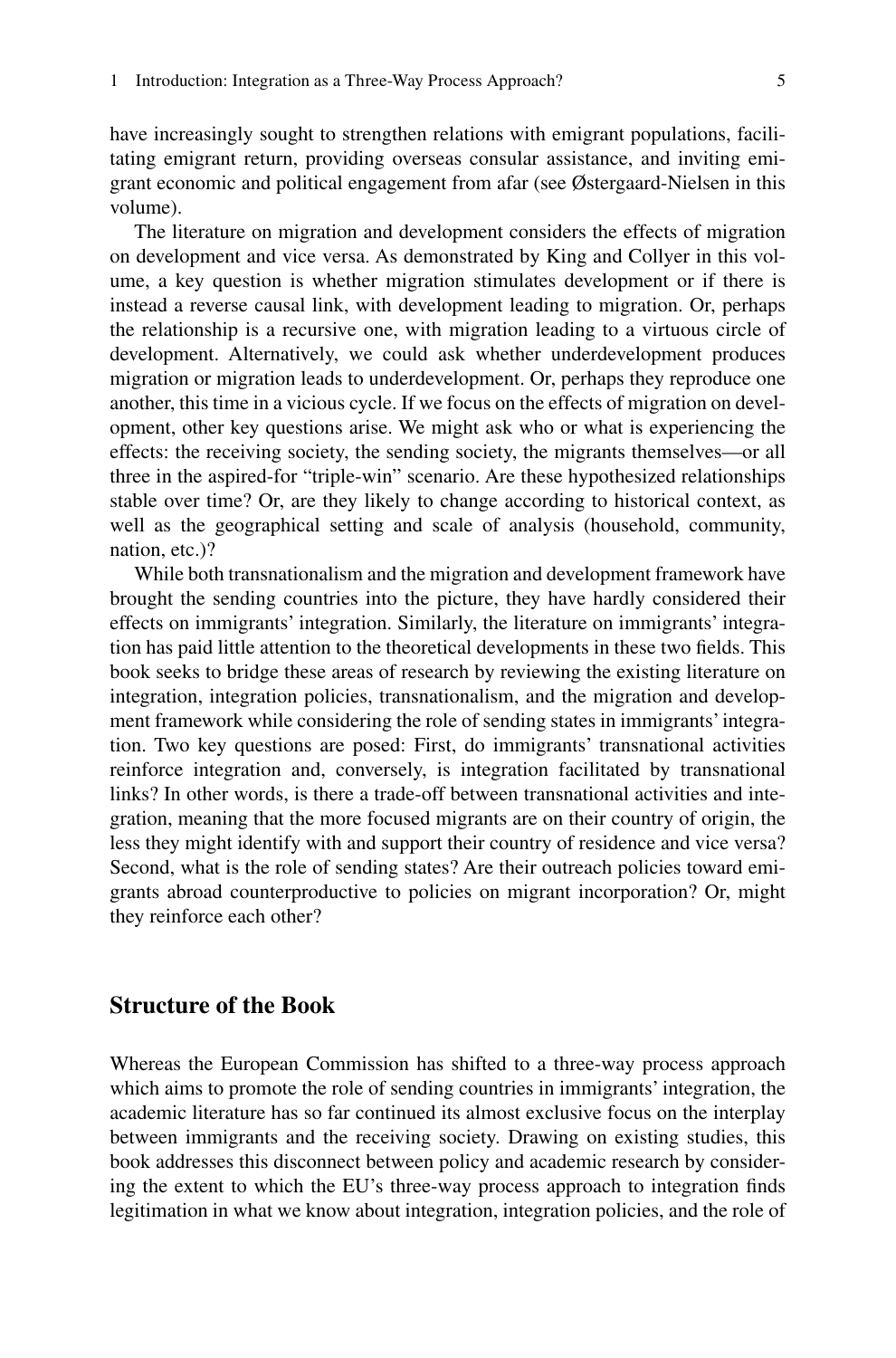sending states in immigration and integration processes. In that sense, this book should be understood as a state-of-the-art volume that takes stock of and presents existing knowledge to assess the relevance of incorporating the sending states into analyses of immigrants' integration processes and policies.

 In line with recent approaches to the concept of integration, Chap. [2](http://dx.doi.org/10.1007/978-3-319-21674-4_2) by Penninx and Garcés-Mascareñas sets up an analytical framework for the study of integration processes and policies. The first part focuses on the concept of integration, introducing an open, non-normative analytical definition and identifying the main dimensions, parties involved, levels of analysis, and other relevant factors such as time and generations. The second part defines integration policies and proposes a distinction between policy frames and concrete policy measures as well as a shift from government to governance so as to account for the complex, multilayered and often contradictory character of integration policies. In the broader context of this book, the analytical framework proposed in this chapter leads us to a twofold conclusion: the concept of integration and integration policies is made dramatically more complex, in particular, by taking a disaggregated approach that considers not only multiple reference populations but also distinct processes occurring in different dimensions and domains. At the same time, immigrants' integration continues to be seen essentially as a two-way process involving the immigrants themselves and the receiving society.

 In Chap. [3,](http://dx.doi.org/10.1007/978-3-319-21674-4_3) Van Mol and De Valk provide a general background to help us to understand the first key actor of the abovementioned binomial, that is, the immigrants themselves. In particular, the authors analyse the main socio-demographic changes in migration patterns towards and within Europe since the 1950s. Making use of secondary literature and available statistical data, they first describe the main phases in immigration, its backgrounds and determinants, depending on immigrants' origins and reasons to migrate and with regard to different European regions. In the second part of the chapter, the authors narrow the focus to the specificities of recent patterns of mobility within Europe. Analysing both migration flows and the residing migrant population across Europe, they distinguish different sociodemographic characteristics of migrants depending on countries of origin and destination. For instance, while Polish migration to Germany seems to be dominated by men aged between 20 and 50 years old, Polish immigrants in the Netherlands are significantly younger and more equally balanced in terms of gender. The analysis of intra-European mobility shows that in North-Western Europe (e.g., in Denmark, Germany, and the Netherlands) intra-European migrants account for more than the half of total immigration, meaning that a substantial proportion of new immigrants falls outside those categorized as target groups of EU integration policies.

 The subsequent three chapters focus on the second actor of the binomial, that is, the receiving society, particularly the characteristics and main developments of immigration and integration policies. In Chap. [4,](http://dx.doi.org/10.1007/978-3-319-21674-4_4) Doomernik and Bruquetas-Callejo distinguish between different immigration and integration policy regimes in Europe. The first is that of North-Western European countries, which evolved from guest worker policies that considered immigrants only as temporary workers to national integration policies that recognize them as permanent citizens and, more recently, to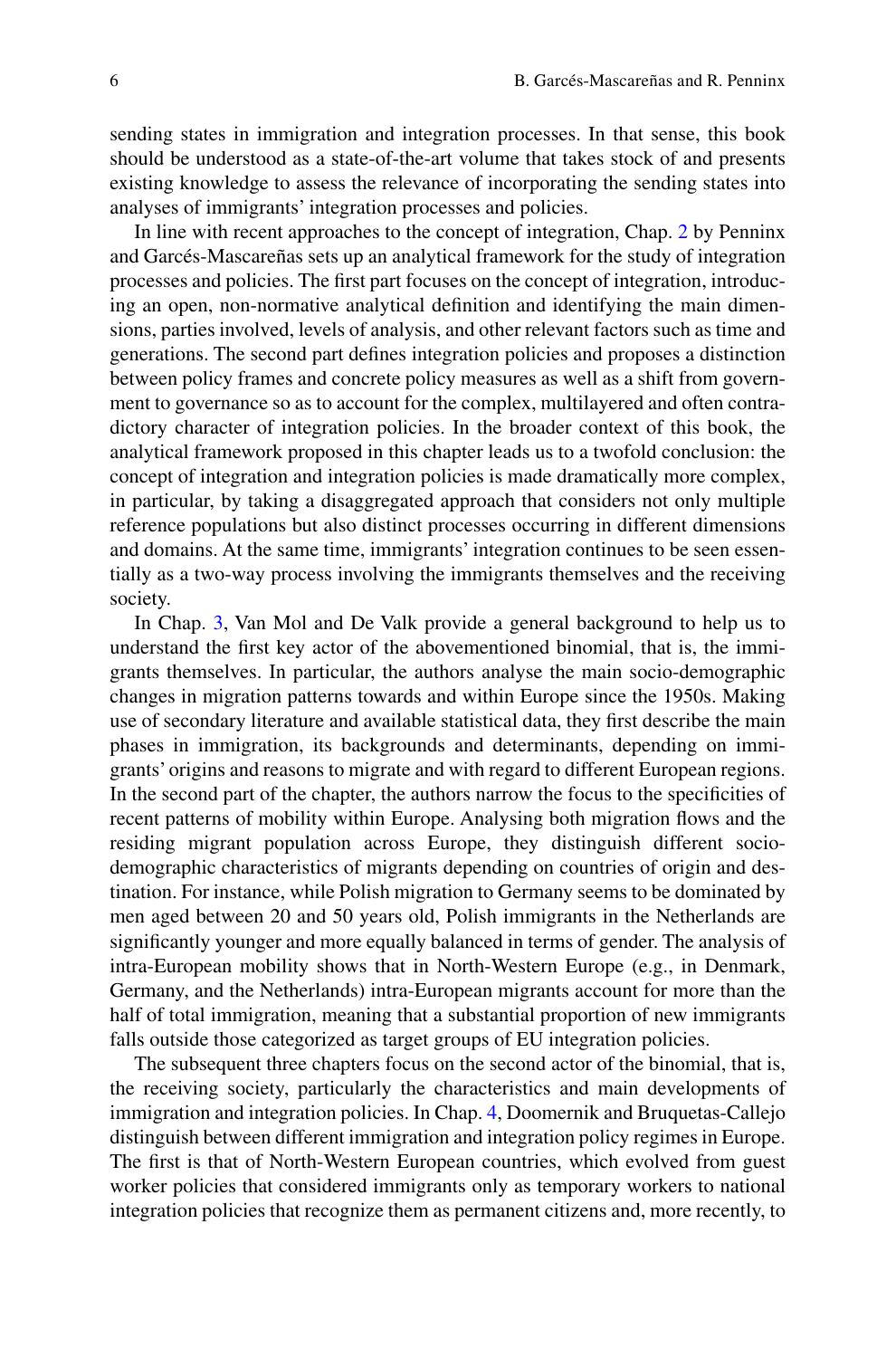policies that promote and even increasingly demand immigrants' cultural assimilation. The second integration regime is that of the Southern European countries, characterized mainly by labour considerations with much lesser welfare provisions and a limited number of bottom-up integration initiatives implemented mostly at the local level. The third regime is that of most Eastern European countries, with their very low immigration flows and nascent integration policies resulting from the availability of EU funds rather than from any real societal or political demand. Finally, the authors refer to a fourth model developed for asylum seekers at the EU level. Here, there is a clear disconnect between the immigration and integration regimes. While the EU is developing a common approach to asylum seekers, reception facilities and integration policies differ considerably among member states. This chapter's historical and comparative overview of immigration and integration regimes in Europe allows the authors to conclude that the reception context can change tremendously depending on the historical and national contexts.

 Chapter [5](http://dx.doi.org/10.1007/978-3-319-21674-4_5) by Mügge and Van der Haar focuses on the basic mechanism of categorization in policymaking and implementation. They show how laws and policies construct explicit and implicit categories by distinguishing, for instance, between "wanted" and "unwanted" immigrants or between immigrants "in need of integration" and immigrants "already integrated" or "beyond integration". Interestingly, the chapter concludes that whereas laws and policies distinguish between European citizens and third-country nationals (TCNs), important hierarchies exist within each category based on a combination of identity markers such as gender, class, and ethnicity. Under what conditions do these policy categories and terms render stereotypes, prejudices, and potential discrimination, and how does this impact immigration and integration trajectories? Based on several concrete cases, the authors propose that immigrants' integration is shaped not only by explicit integration policies (e.g., more or less access to welfare provisions) but also by the way policies explicitly and implicitly perceive, problematize, and categorize immigrants. This leads, among other things, to significantly different categorizations of who is in need of integration at different policy levels (i.e., the EU, national, and local).

Whereas Chaps. [4](http://dx.doi.org/10.1007/978-3-319-21674-4_4) and [5](http://dx.doi.org/10.1007/978-3-319-21674-4_5) mainly focus on national policies, Chap. [6](http://dx.doi.org/10.1007/978-3-319-21674-4_6) by Scholten and Penninx analyses migration and integration as multilevel policy issues and explores the consequences in terms of multilevel governance. The fact that both migration and integration are increasingly becoming multilevel policy issues has brought opportunities as well as significant challenges, such as the constant struggle between national governments and the EU about the amount of discretion that states have in interpreting EU directives and, more recently, involvement of local and regional governments in debates about intra-EU migration and migrant integration. With these questions in mind, this chapter offers an analysis of the evolution of migration and integration policies at various levels over the last decades. This equips us to understand the factors that drive policies, the extent to which these create convergence or divergence, and how we can better describe and categorize the relations between different levels of government.

 The last four chapters shift the focus to the sending states and their relationship with immigrants' integration. Chap. [7](http://dx.doi.org/10.1007/978-3-319-21674-4_7) by Mügge provides a state-of-the-art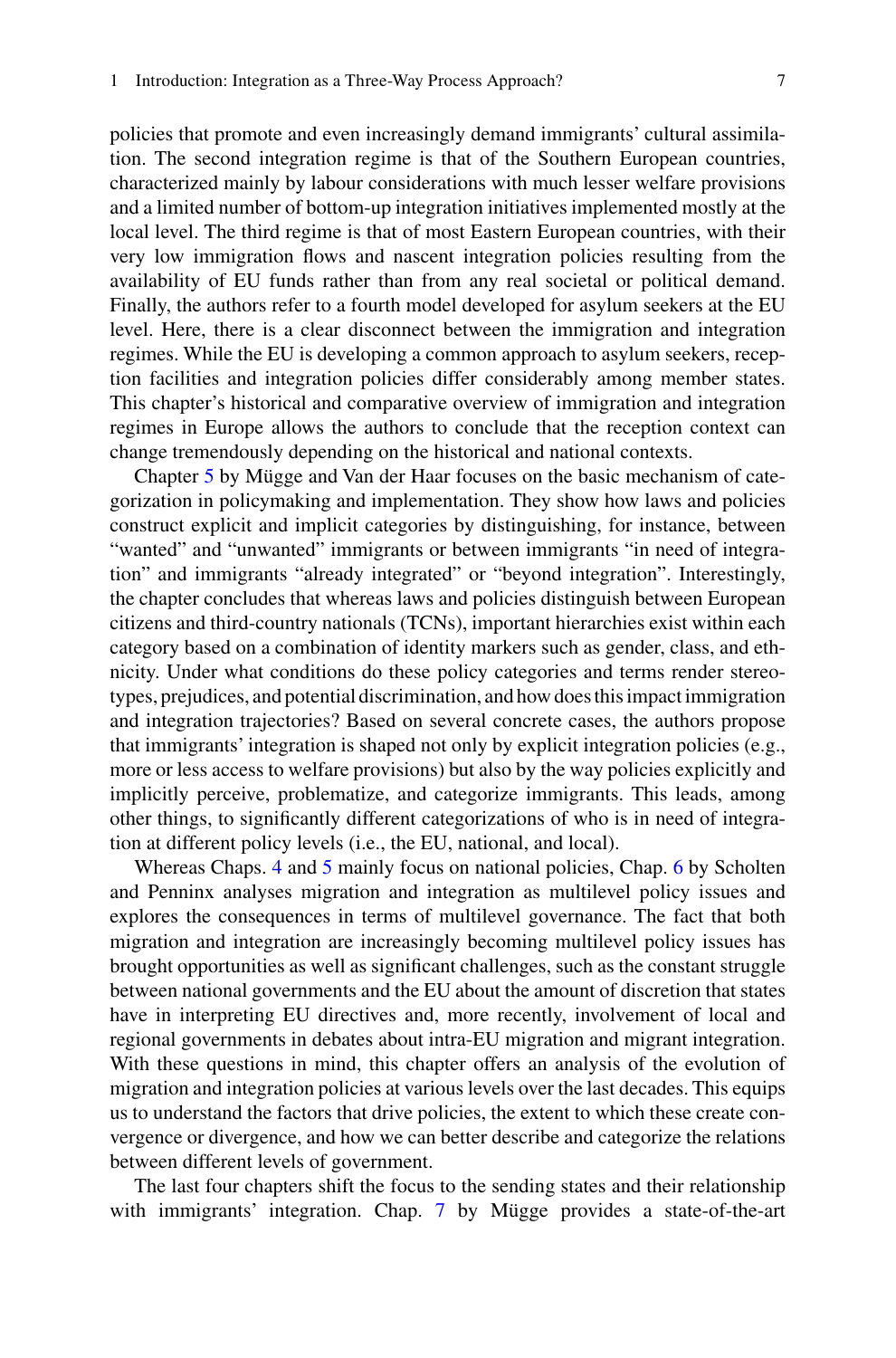exposition of European scholarship on the transnationalism–integration nexus. In particular, it examines how the existing literature views the relation between immigrants' transnational activities and ties to the country of origin, on one hand, and immigrants' integration in the receiving country, on the other. The literature review is guided by a popular political question: Can transnationalism and integration coexist, or is it a zero-sum relation?

 In Chap. [8,](http://dx.doi.org/10.1007/978-3-319-21674-4_8) Van Ewijk and Nijenhuis examine the link between local governments in sending and destination countries and the role of immigrant organizations in translocal connections and activities. Drawing on existing research, the chapter is guided by three interconnected questions: (i) What kinds of relations can be observed between local governments and immigrant organizations? (ii) What are the main driving factors for these relations? (iii) What is the impact of these relations on sending and receiving societies?

 Focusing on sending-country policies, in Chap. [9](http://dx.doi.org/10.1007/978-3-319-21674-4_9) Østergaard-Nielsen explores the twin central questions of how and why countries of origin reach out to their expatriate populations. This is done, first, by outlining the basic concepts and typologies of sending-country policies with a particular focus on some of the key countries of origin of migrants settled within the EU and, second, by reviewing core explanations for the emergence of sending-country policies. The last part of the chapter discusses the nexus between sending-country policies and immigrants' integration.

 Finally, Chap. [10](http://dx.doi.org/10.1007/978-3-319-21674-4_10) by King and Collyer looks at the relationship between migration, development, and integration. Focusing on remittances, return migration, and diaspora involvement, these authors describe analysis of the migration and development nexus as having swung between positive and negative interpretations over the seven decades of the European post-war era. Then the conceptual lens of migration and development is redefined: first by refocusing migration and return to encompass a diversity of transnational mobilities, second by reconceptualizing development as being less about economic measures and more about human wellbeing, and third by broadening the analysis of remittances from financial transfers to include social, cultural, and political elements. The final part of the chapter evaluates the relation between the migration and development frame and the integration frame. In so doing, it asks how the multifaceted process of integration impacts migrants' capacities to stimulate development in their home countries and communities. For those migrants who return or who lead multi-sited transnational lives, what challenges does integration present for their reintegration in their countries of origin?

On the basis of the main findings presented on the role of immigrants, the receiving society, and the sending countries, the concluding chapter returns to the main issues addressed by this book: (i) how is integration conceptualized and studied in Europe; (ii) how are integration policies studied, and how is the concept of integration used in policy formulation and practice; (iii) and how are new perspectives and actors incorporated in analyses of integration processes and policies. The answers to these more general questions provide us the background to understand the shift from a two-way to a three-way process approach in EU policies.